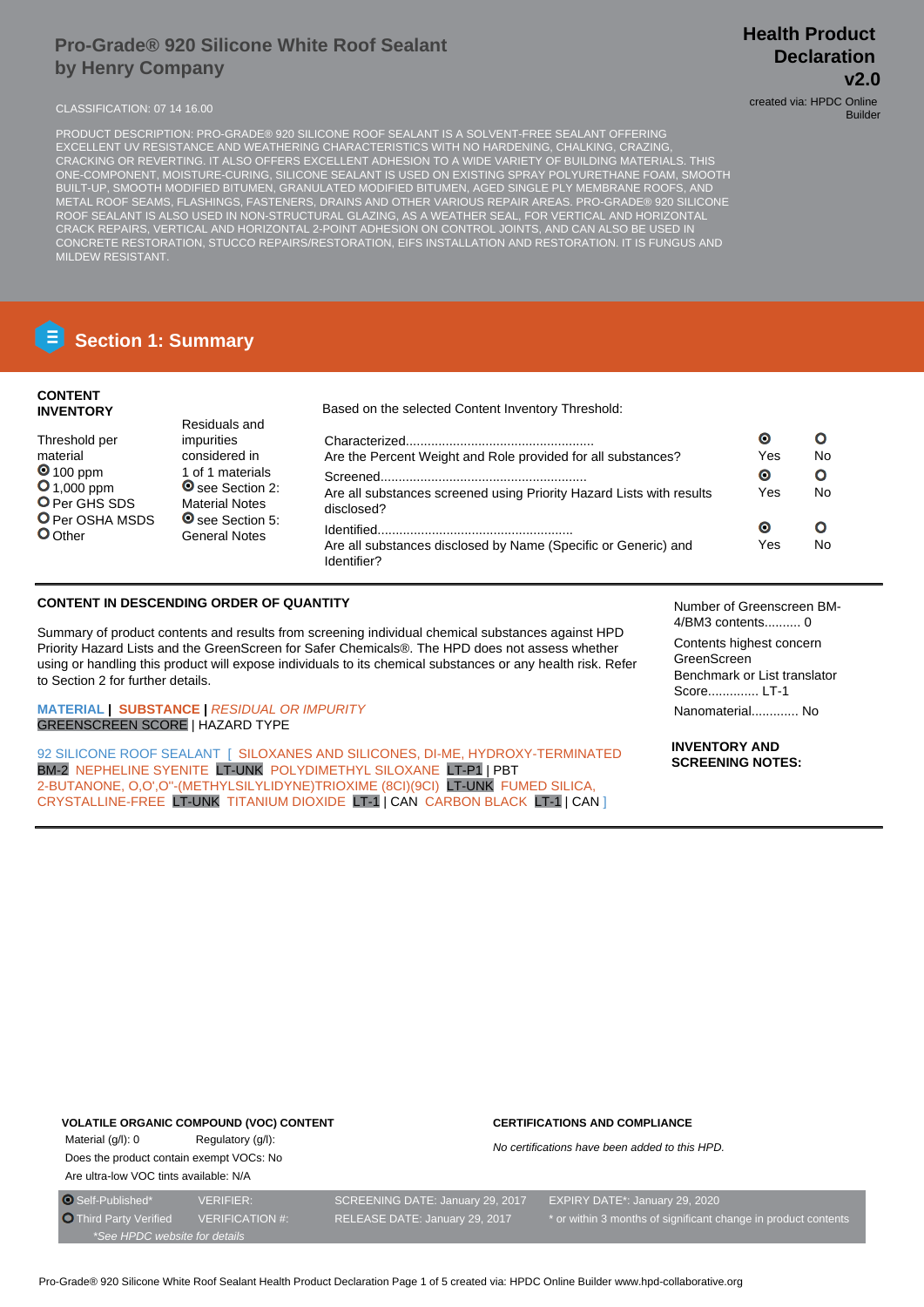ŕ

This section lists materials in a product and the substances in each material based on the Inventory Threshold for each material. If residuals or impurities from the manufacturing or extraction processes are considered for a material, these are inventoried and characterized to the extent described in the Material and/or General Notes. Chemical substances are screened against the HPD Priority Hazard Lists for human and environmental health impacts. Screening is based on best available information; "Not Found" does not necessarily mean there is no potential hazard associated with the product or its contents. More information about Priority Hazard Lists and the GreenScreen can be found online: www.hpd-collaborative.org and www.greenscreenchemicals.org.

| 92 SILICONE ROOF SEALANT %: 100.0000 - 100.0000 HPD URL:<br>Inventory Threshold: 100 ppm<br><b>Material Notes:</b> | Residuals Considered: Yes         |          |                                                                       |                                   |  |
|--------------------------------------------------------------------------------------------------------------------|-----------------------------------|----------|-----------------------------------------------------------------------|-----------------------------------|--|
| SILOXANES AND SILICONES, DI-ME, HYDROXY-TERMINATED                                                                 |                                   |          | ID: 70131-67-8                                                        |                                   |  |
| %: 30.0000 - 40.0000                                                                                               | <b>GS: BM-2</b>                   | RC: None | NANO: NO                                                              | ROLE: Polymer                     |  |
| <b>HAZARDS:</b>                                                                                                    |                                   |          | <b>AGENCY(IES) WITH WARNINGS:</b>                                     |                                   |  |
| None Found                                                                                                         |                                   |          | No warnings found on HPD Priority lists                               |                                   |  |
| <b>SUBSTANCE NOTES:</b>                                                                                            |                                   |          |                                                                       |                                   |  |
| <b>NEPHELINE SYENITE</b>                                                                                           |                                   |          | ID: 37244-96-5                                                        |                                   |  |
| $%30.0000 - 40.0000$                                                                                               | <b>GS: LT-UNK</b>                 | RC: None | NANO: NO                                                              | ROLE: Filler/film<br>strengthener |  |
| <b>HAZARDS:</b>                                                                                                    |                                   |          | <b>AGENCY(IES) WITH WARNINGS:</b>                                     |                                   |  |
| None Found                                                                                                         |                                   |          | No warnings found on HPD Priority lists                               |                                   |  |
| <b>SUBSTANCE NOTES:</b>                                                                                            |                                   |          |                                                                       |                                   |  |
| POLYDIMETHYL SILOXANE                                                                                              |                                   |          | ID: 9016-00-6                                                         |                                   |  |
| %: 20.0000 - 30.0000                                                                                               | GS: LT-P1                         | RC: None | NANO: NO                                                              | <b>ROLE: Plasticizer</b>          |  |
| <b>HAZARDS:</b>                                                                                                    | <b>AGENCY(IES) WITH WARNINGS:</b> |          |                                                                       |                                   |  |
| PBT<br>EC - CEPA DSL                                                                                               |                                   |          | Persistent, Bioaccumulative and inherently Toxic<br>(PBiTH) to humans |                                   |  |
| <b>SUBSTANCE NOTES:</b>                                                                                            |                                   |          |                                                                       |                                   |  |
| 2-BUTANONE, O,O',O"-(METHYLSILYLIDYNE)TRIOXIME (8CI)(9CI)                                                          |                                   |          | ID: 22984-54-9                                                        |                                   |  |
| %: 3.0000 - 7.0000                                                                                                 | <b>GS: LT-UNK</b>                 | RC: None | NANO: NO                                                              | ROLE: Catalyst                    |  |
|                                                                                                                    |                                   |          |                                                                       |                                   |  |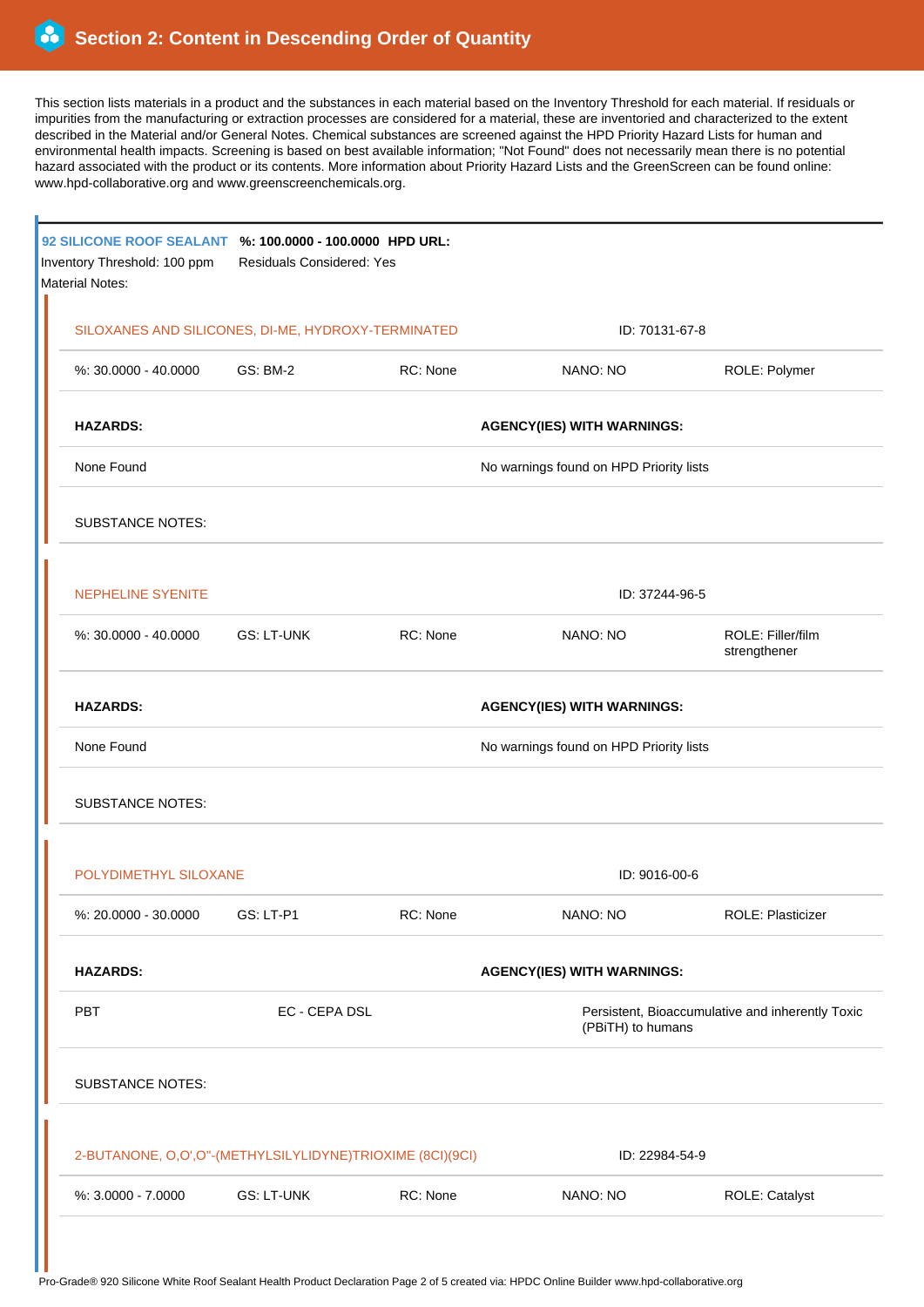| <b>HAZARDS:</b>                |                                                      |                                   | <b>AGENCY(IES) WITH WARNINGS:</b>                           |                                                                                                   |  |  |
|--------------------------------|------------------------------------------------------|-----------------------------------|-------------------------------------------------------------|---------------------------------------------------------------------------------------------------|--|--|
| None Found                     |                                                      |                                   | No warnings found on HPD Priority lists                     |                                                                                                   |  |  |
| <b>SUBSTANCE NOTES:</b>        |                                                      |                                   |                                                             |                                                                                                   |  |  |
|                                |                                                      |                                   |                                                             |                                                                                                   |  |  |
| FUMED SILICA, CRYSTALLINE-FREE |                                                      |                                   | ID: 112945-52-5                                             |                                                                                                   |  |  |
| %: 1.0000 - 5.0000             | <b>GS: LT-UNK</b>                                    | RC: None                          | NANO: NO                                                    | ROLE: Thixotrope                                                                                  |  |  |
| <b>HAZARDS:</b>                |                                                      |                                   | <b>AGENCY(IES) WITH WARNINGS:</b>                           |                                                                                                   |  |  |
| None Found                     |                                                      |                                   | No warnings found on HPD Priority lists                     |                                                                                                   |  |  |
| <b>SUBSTANCE NOTES:</b>        |                                                      |                                   |                                                             |                                                                                                   |  |  |
| <b>TITANIUM DIOXIDE</b>        |                                                      |                                   | ID: 13463-67-7                                              |                                                                                                   |  |  |
| $%: 0.0000 - 7.0000$           | GS: LT-1                                             | RC: None                          | NANO: NO                                                    | ROLE: Pigment                                                                                     |  |  |
| <b>HAZARDS:</b>                |                                                      |                                   | <b>AGENCY(IES) WITH WARNINGS:</b>                           |                                                                                                   |  |  |
| CANCER                         |                                                      | US CDC - Occupational Carcinogens | Occupational Carcinogen                                     |                                                                                                   |  |  |
| <b>CANCER</b>                  | CA EPA - Prop 65                                     |                                   | Carcinogen - specific to chemical form or<br>exposure route |                                                                                                   |  |  |
| <b>CANCER</b>                  | <b>IARC</b>                                          |                                   |                                                             | Group 2B - Possibly carcinogenic to humans -<br>inhaled from occupational sources                 |  |  |
| <b>CANCER</b>                  | <b>MAK</b>                                           |                                   | value                                                       | Carcinogen Group 3A - Evidence of carcinogenic<br>effects but not sufficient to establish MAK/BAT |  |  |
|                                | SUBSTANCE NOTES: Not available in a respirable form. |                                   |                                                             |                                                                                                   |  |  |
|                                |                                                      |                                   |                                                             |                                                                                                   |  |  |
| <b>CARBON BLACK</b>            |                                                      |                                   | ID: 1333-86-4                                               |                                                                                                   |  |  |
| %: 0.0000 - 3.0000             | <b>GS: LT-1</b>                                      | RC: None                          | NANO: NO                                                    | ROLE: Pigment                                                                                     |  |  |
| <b>HAZARDS:</b>                |                                                      |                                   | <b>AGENCY(IES) WITH WARNINGS:</b>                           |                                                                                                   |  |  |
|                                |                                                      | US CDC - Occupational Carcinogens | Occupational Carcinogen                                     |                                                                                                   |  |  |
| <b>CANCER</b>                  |                                                      |                                   | Carcinogen - specific to chemical form or<br>exposure route |                                                                                                   |  |  |
| <b>CANCER</b>                  | CA EPA - Prop 65                                     |                                   |                                                             |                                                                                                   |  |  |
| <b>CANCER</b>                  | <b>IARC</b>                                          |                                   |                                                             | Group 2B - Possibly carcinogenic to humans -<br>inhaled from occupational sources                 |  |  |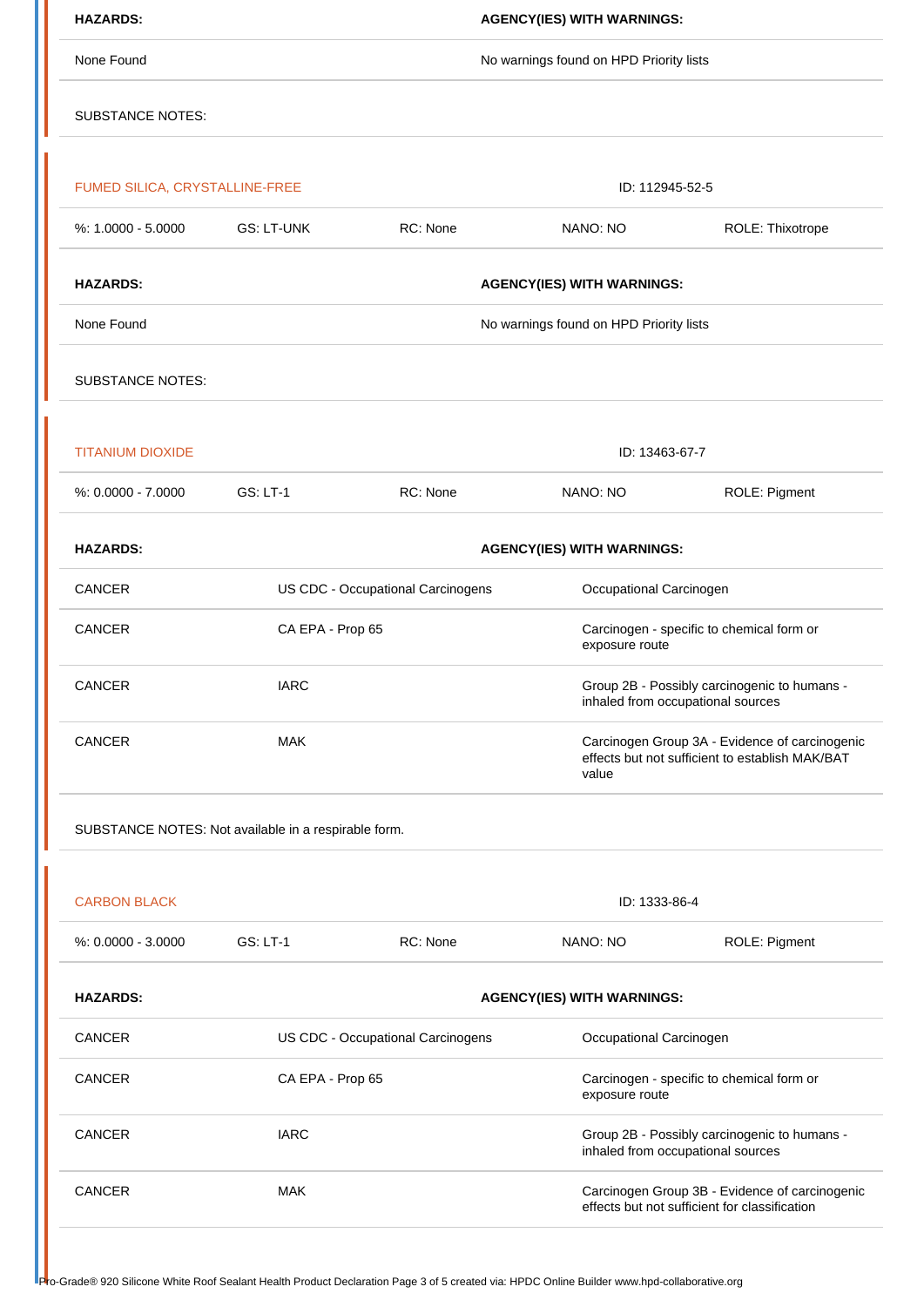#### $\circ$  **Section 3: Certifications and Compliance**

This section lists applicable certification and standards compliance information for VOC emissions and VOC content. Other types of health or environmental performance testing or certifications completed for the product may be provided.

#### ſ+  **Section 4: Accessories**

This section lists related products or materials that the manufacturer requires or recommends for installation (such as adhesives or fasteners), maintenance, cleaning, or operations. For information relating to the contents of these related products, refer to their applicable Health Product Declarations, if available.

Ē  **Section 5: General Notes**